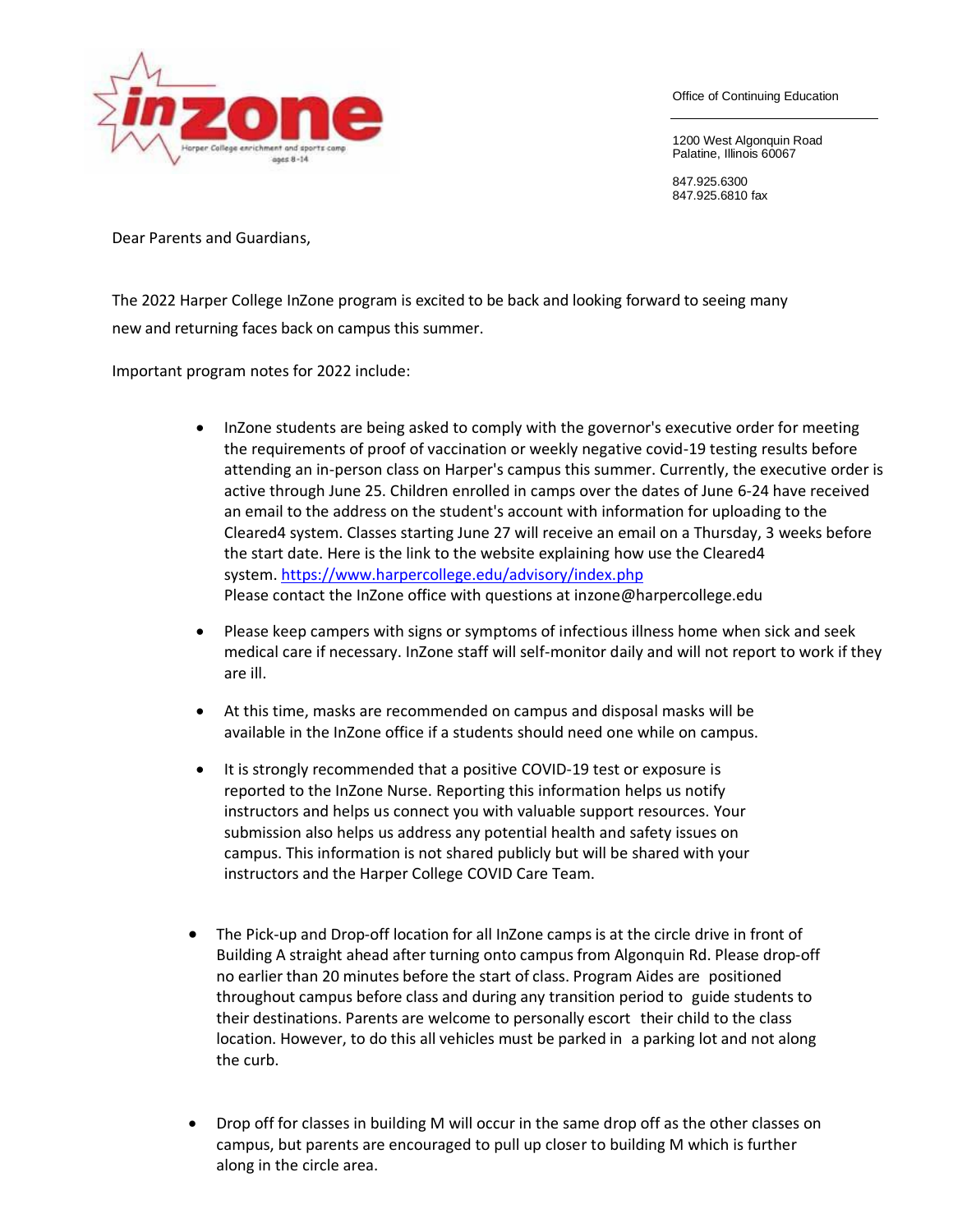• Parents are responsible for timely pick-up arrangements each day. Please note that Harper College policy specifies that children of all ages must be s u p e r v i s e d at all times. Children are not to be on campus unless accompanied by an adult or registered for InZone programs. Before and After Care is available for morning or after camp supervision. Enrollment minimums are required.

## **Waivers**

All campers must have a signed release form returned to InZone prior to the start date of a class in order to participate. The link to complete the waiver is below. Please include as much information as needed and if necessary contact the InZone Nurse to schedule a meeting. [https://harpercollege.formstack.com/forms/inzone\\_waiver](https://harpercollege.formstack.com/forms/inzone_waiver)

## **Attendance**

Attendance is taken daily in all of our programs. Parents should report absences by 9:15 am Calls will be made to parents for any unreported absences.

Please contact Allison Simon at 847.925.6941 or email either of these addresses: sa01931@harpe[rcollege.edu;](mailto:inzone@harpercollege.edu) [inzone@harp](mailto:inzone@harpercollege.edu)ercollege.edu if your child will be absent. Advance notification of absences is acceptable and encouraged.

## **Inclement Weather Policy**

During inclement weather, InZone staff will coordinate with the Harper College Police to ensure the safety of your child. In situations of heavy rain, lightning, and severe storms staff will move children to the safest possible location according to the guidelines of the Harper Police Department. When these situations occur during a pick up time, the InZone program will be in lock-down mode inside of Building A or Building M.

Both locations are near the pick-up area. We ask that during these situations parents come into the building to pick up their children. Children will not be released outside during lock-down mode without a guardian present.

## **Lunch Expectations and Snacks**

The cafeteria will be open for the first time since March of 2020 from 10am-2pm. Due to staffing issues, we will not be providing the InZone Pre-Paid Lunch Plan this summer. However, students are allowed to purchase lunch in the cafeteria. The menu available for the summer is attached. Students may use cash or Sodexo SoGo Cash Cards are available. Cards can be activated and maintained online. Interested in a Sodexo Cash Card? Ask and InZone staff member or send an email to [inzone@harpercollege.edu](mailto:inzone@harpercollege.edu) and we will get you one. Children can also bring their own lunch, refrigeration is not available. Lunch supervision is provided and free. Please register for the InZone Cafeteria Attendance program if staying on campus for lunch, select all dates that align with your child's InZone schedule.

It is recommended that InZone students bring a backpack with them to camp. Other recommended items include a water bottle and snacks. Snacks are allowed and campers will take breaks during their 3-hour classes.

To keep parents updated throughout the summer, InZone uses Instagram and Facebook. Search for Harper College InZone on each social media platform to get signed up. We will be updating the pages with pictures, videos and program related information throughout the summer.

Remember that all email updates related to the InZone program are sent to the email address on the child's account attending the InZone program.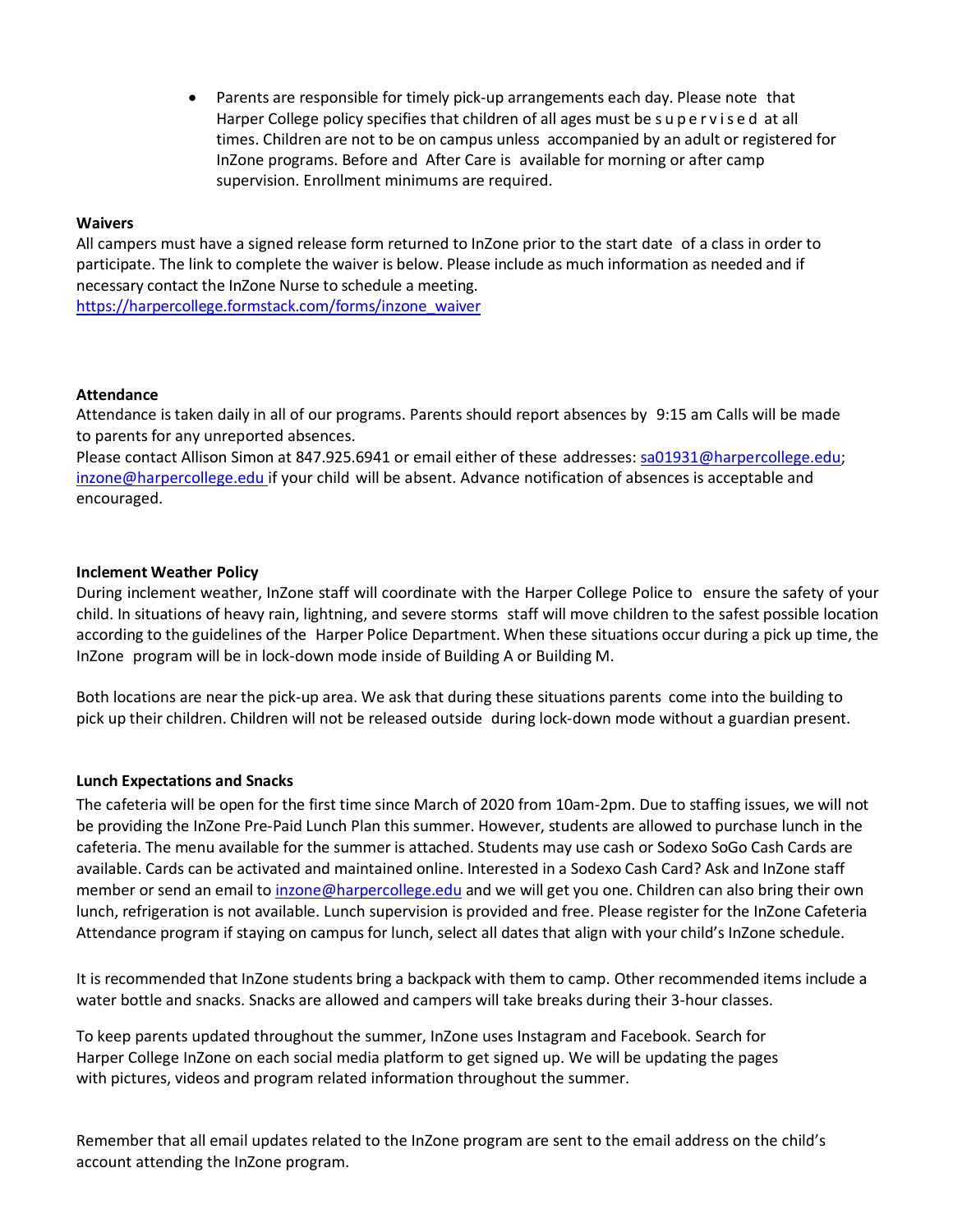Please review the two documents below, one with important InZone 2022 contact information and another for a detailed drop-off and pick-up location located off of the Algonquin Rd. entrance.

We look forward to a great summer with your children here at InZone!

 $26 - 46 -$ 

Kevin Hahn Wellness and Youth Programming Manager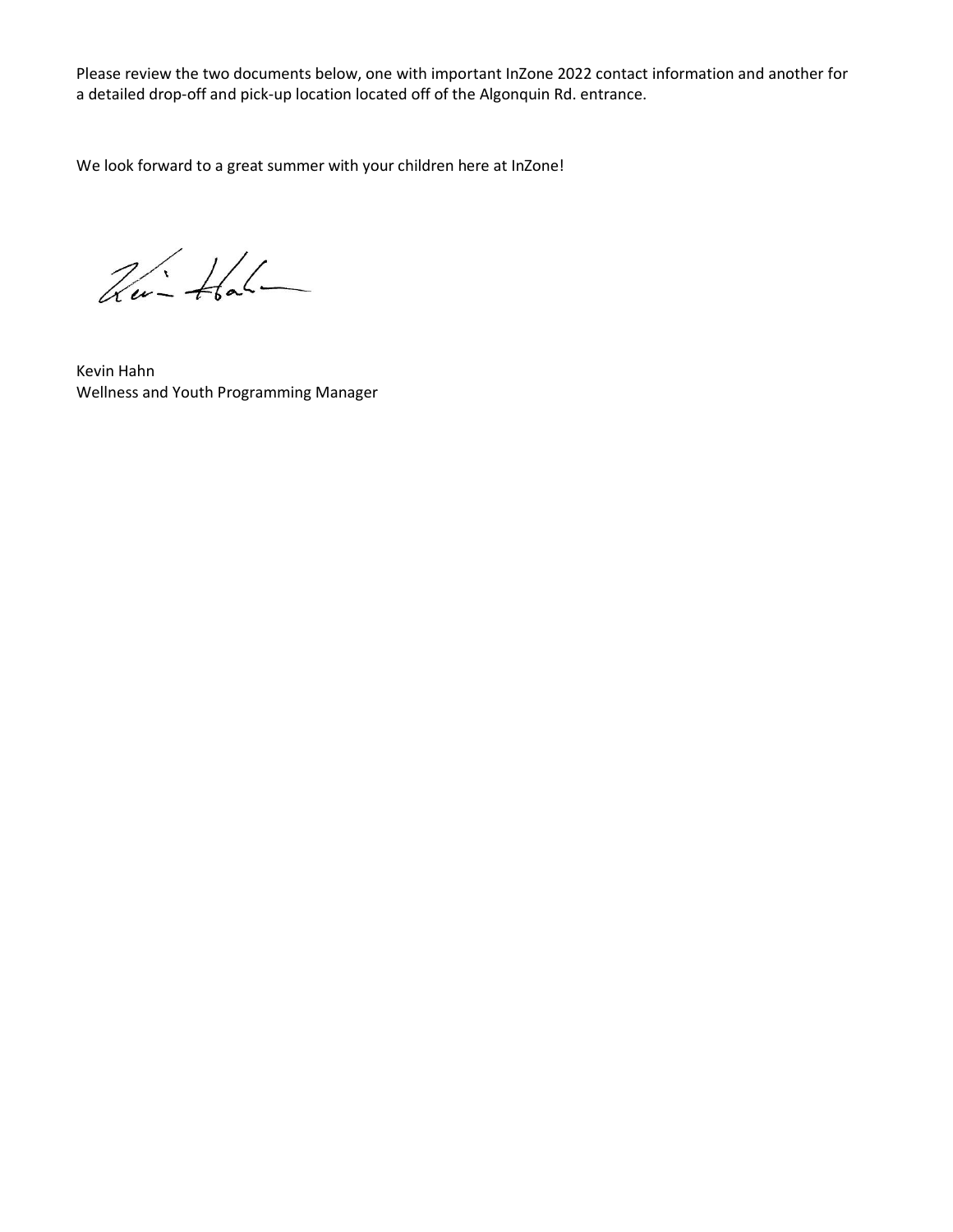

**Kevin Hahn Allison Simon Youth Programming Manager Program Specialist Office: P-127 Office: P-127 Office: 847-925-6876 Office: 847-925-6941**

*[khahn@harpercollege.edu](mailto:khahn@harpercollege.edu) sa01931@harpercollege.edu*

**Office: 847-925-6454**

**Margaret Haug Before & After Care InZone Nurse Location: M-1201 Office Location: P-128 New Number will be Provided**

*hm21145@harpercollege.edu*

**General InZone Information:** *[inzone@harpercollege.edu](mailto:inzone@harpercollege.edu)* **InZone Instagram: @HarperInZone InZone Facebook: Harper College InZone Harper Main Campus 847-925-6000 Registration CE Office 847-925-6300**

**Harper College Police 847-925-6330**

**\_\_\_\_\_\_\_\_\_\_\_\_\_\_\_\_\_\_\_\_\_\_\_\_\_\_\_\_\_\_\_\_\_\_\_\_\_\_\_\_\_\_\_\_\_\_\_**